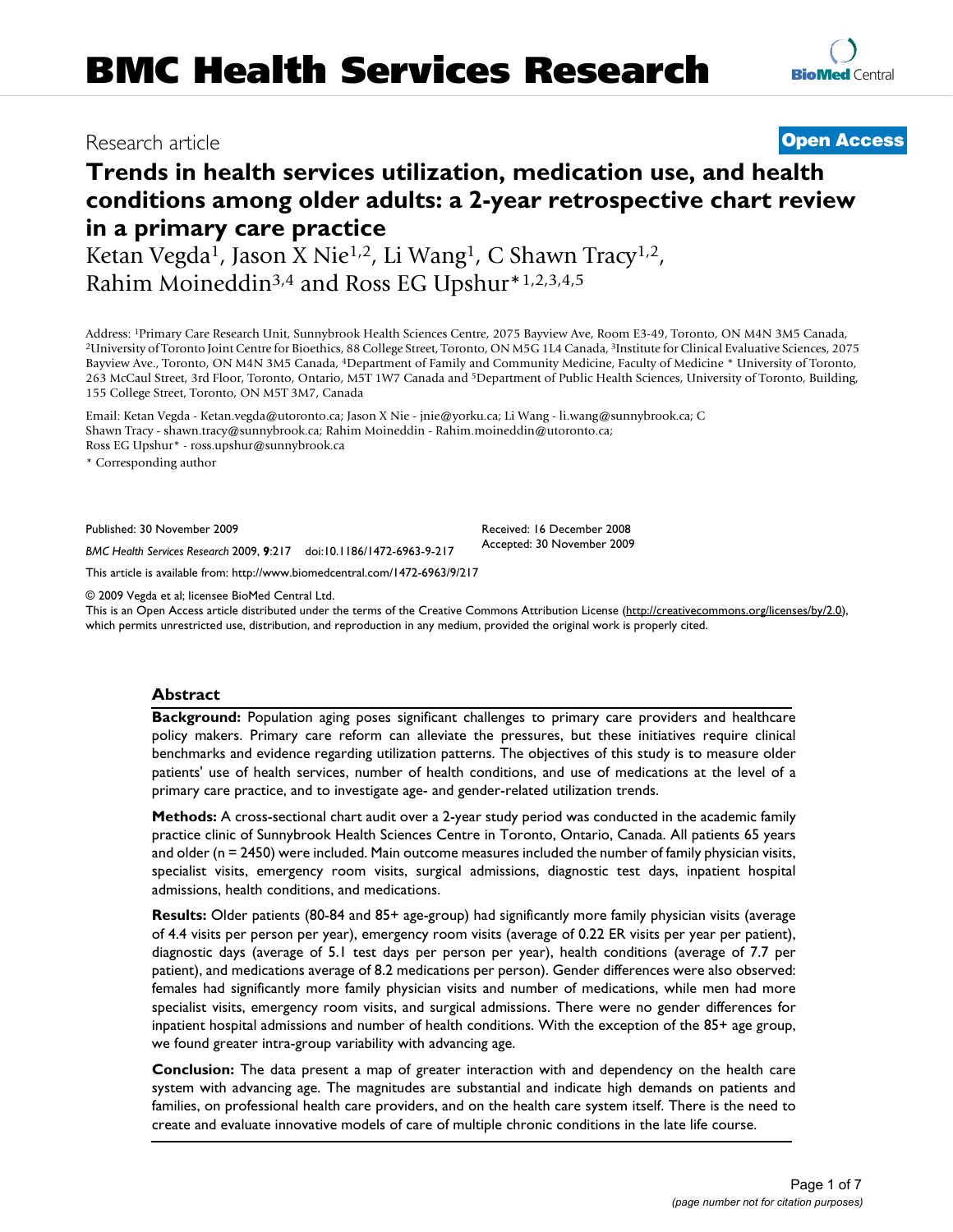#### **Background**

The aging of the baby-boom generation poses a serious challenge to healthcare providers and policy planners. It is projected that on a global level between 2000 and 2030, the ≥65 year old population will increase from 6.9% to 12.0% [1]. The development of disease-modifying therapies enables individuals to survive longer, but with higher prevalence of multiple chronic diseases and increased preventive medications [2]. The demographic reality raises some challenging questions about whether the infrastructure and human resources are in place to care for this coming cohort, and whether the present Canadian healthcare model is optimal for chronic disease management. At present in Canada, the publicly-funded healthcare system is best described as an interlocking set of ten provincial and three territorial health insurance plans, each of which provides access to universal, comprehensive coverage for medically necessary hospital and physician services.

In an era when patient-centered care and disease-specific guidelines vie for greater consideration, we need to understand the current situation of chronic disease management in the primary care context, as it is the most common setting for the provision of chronic disease care [3-5]. A number of previous studies have explored health services utilization and morbidity patterns by age and gender [6-13]. However, much of the available data classifies all those aged 65 and above as one homogeneous group, lack a primary care focus, have been predominantly disseminated to gerontology and geriatrics audiences, and examine only one particular health service or one specific disease condition. Although it is well know that utilization increases with advancing age, the current study aims to add precision to the existing knowledge by using a large patient sample with close measurements of five-year age groups of all older patients in a family practice unit. The objective of this study is to investigate patterns of use of health services among patients aged 65+ in a defined academic family practice setting.

### **Methods**

#### *Study Design*

We conducted a retrospective chart audit for all patients 65 years old and over in the Department of Family and Community Medicine (DFCM) of Sunnybrook Health Sciences Centre (SHSC).

#### *Setting and Study Population*

The Sunnybrook DFCM is an academic primary care clinic in Toronto, Ontario, Canada using a health services organization (HSO) practice model since 1983. Physicians are on salary, and not fee-for-service, and receive moneys per patient, per month based on age and sex, not on the number of times that a particular patient is seen. The clinic has 13 staff physicians, 24 residents, and 10

nurses. It provides care to approximately 8500 patients, with a focus on older patients with complex chronic diseases. All patients ( $N = 2731$ ) who had at least their 65th birthdays during 2004 were included in the study. Health service utilizations in the two-year period of September 1, 2004 to August 31, 2006 were collected.

#### *Variables of Interest*

Demographic information, such as gender, age, and marital status were collected from the Cumulative Patient Profile (CPP). Eight outcome variables were selected: family physician visits, specialists visits, emergency room visits, test days, surgical admissions, in-patient hospital admissions, medication use, and chronic health conditions from the patients' CPP. Family physician (FP) visits included all visits made to the DFCM, excluding missed appointments and phone calls. The number of specialist visits (SP) was determined by letters from specialists to the family physician and referral forms from family physicians to specialists. The number of emergency room (ER) visits was counted using emergency room reports appearing in the chart. Test days on which blood and diagnostic tests were performed were counted (multiple tests performed on a single day were counted as one test day). Endoscopies and colonoscopies were included as diagnostic tests. Surgical admissions included the number of times a patient was admitted to a hospital for surgery. Inpatient hospital admissions were determined by the number of times a patient was admitted to the hospital for reasons other than surgery or visits to an emergency room as determined by discharge summaries in the chart. Data on medication use and chronic health conditions were collected from the patients' CPP. Any additional medications and chronic health conditions not listed in the CPP were identified from patient chart entries for the two-year study period.

#### *Statistical Analysis*

Patients were sorted by gender and age into groups of 5 year intervals as determined by their age on January 1, 2005. Records were manually abstracted and entered by trained chart abstractors into a Microsoft Access database. Descriptive statistics were calculated for each variable by age and gender. Statistical significance between genders within an age group was assessed using one-way ANOVA at p = 0.05 level. To compare means across age groups within a gender, we used the Tamhane post-hoc method assuming unequal variances at the  $p = 0.05$  and  $p = 0.001$ levels. Data was analyzed using SPSS (v11.0.1, 2001).

The study was approved by the Sunnybrook Health Sciences Centre Research Ethics Board.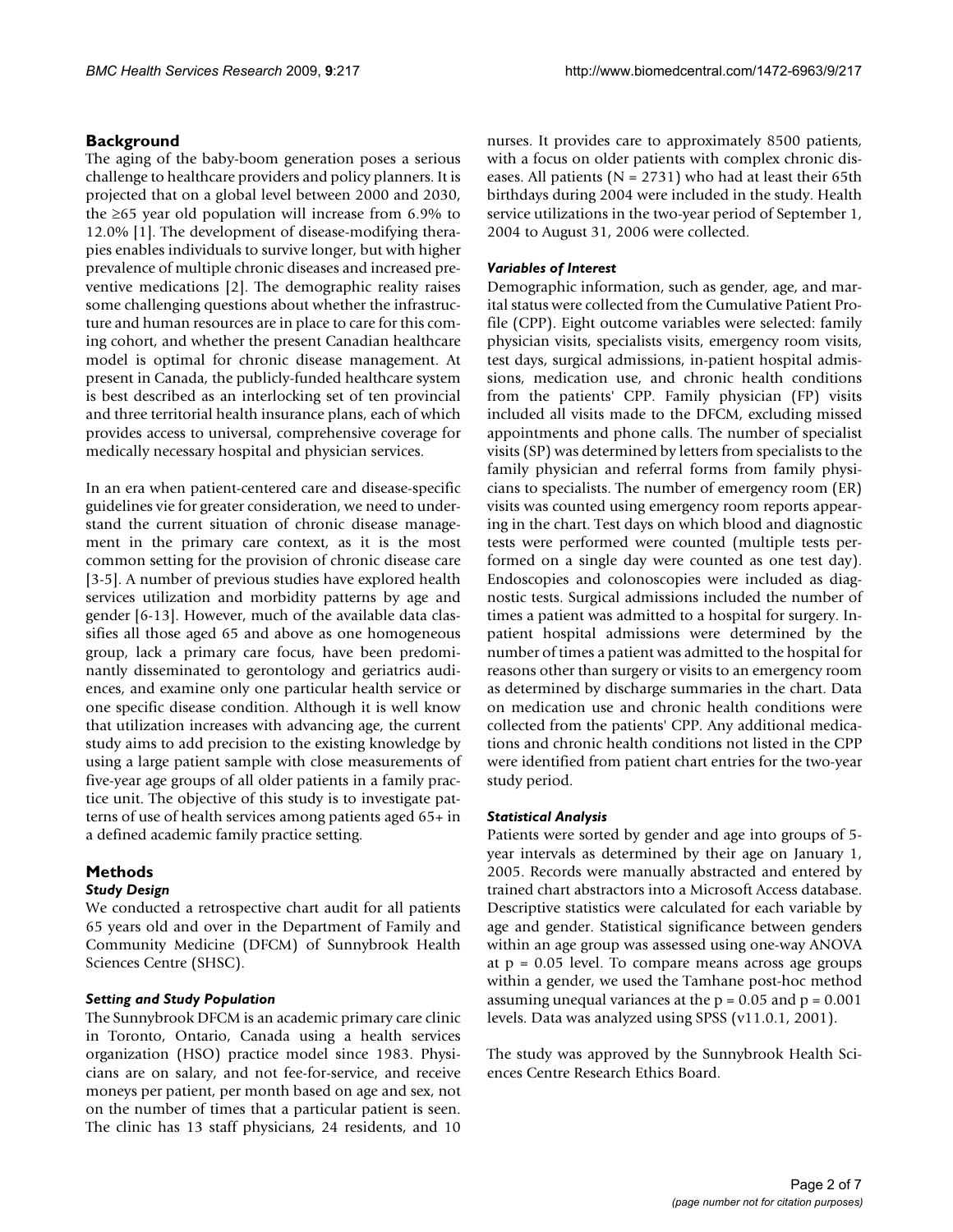#### **Results**

Following data cleaning (where errors in data entry were screened and corrected, and records with insufficient information and duplicate entries were removed), a total of 2,450 valid patient records remained (Table 1). While the chart auditors made repeat attempts to obtain patient charts that were missing at the time of the audit (e.g. in use by the clinic), there were still approximately 280 charts that were not audited as the charts were either not available or lost. It is difficult to determine the effect of these missing charts on our results, which may lead to an under- or over-estimation. There were more females in the family practice unit than males, and more who were married than not. Most patients fell in the 75-79 age-group.

Table 2 summarizes the annual rates of health services use and number of chronic health conditions and medications, by gender and age group. Among the types of health services utilized, blood and diagnostic test days had the highest counts with an average of 5.1 test days per person per year. The oldest (85+) group had 34% more test days than the youngest (65-69) group. The variability (standard deviation) was also greater among the three older age groups. There was no overall difference between men and women.

Family practice visits comprised the greatest number of physician services with an average of 4.4 visits per person per year. The oldest group made 46% more visits than the youngest group. Women made 11% more visits than men.

The average rate of specialist visits at 2.4 visits per year was slightly more than half the number of family practice visits. There was an inverted U-shape, with the highest rates of utilization occurring in the 75-84 age groups. Men made 17% more visits than women.

There was an average of 0.22 ER visits per year per patient. The oldest age group visited the ER 131% more often than the youngest age group. There was no statistical difference between men and women.

Overall, there were 0.13 surgical admissions per year per patient. There was an absence of a clear age-related pattern for utilization of this service (only men 75-79 had statistically more visits than the comparison group of men aged 65-69). There was no overall difference between men and women.

There were 0.13 additional annual inpatient hospital admissions per patients not related to surgeries. The oldest age group had 162% more admissions than the youngest group. However, there were no significant genderrelated differences in hospitalizations.

There was an average of 7.7 chronic health conditions per patient recorded in the CPP and most recent two years of chart records. The oldest age group had 37% more chronic health conditions than the youngest group. The intragroup variability was generally greater in the older groups. Women had 6% more chronic health conditions than men.

Patients used an average of 8.2 prescription and non-prescription medications over the two year study period. The oldest age group had 37% more different medications recorded in their charts than the youngest group. Again, the intra-group variability was greater in the three older age groups than the younger group. Women used an 8% greater number of medications than men.

|                       |             | Age group (years) |                |                |                |                |                |
|-----------------------|-------------|-------------------|----------------|----------------|----------------|----------------|----------------|
|                       |             | 65-69<br>n (%)    | 70-74<br>n (%) | 75-79<br>n (%) | 80-84<br>n (%) | $85+$<br>n (%) | Total<br>n (%) |
| Gender                |             |                   |                |                |                |                |                |
|                       | Men         | 204(8)            | 223(9)         | 252(10)        | 198(8)         | 105(4)         | 982 (40)       |
|                       | Women       | 274 (11)          | 314(13)        | 317(13)        | 311(13)        | 252 (10)       | 1468(60)       |
|                       | Total       | 478 (19)          | 537 (22)       | 569 (23)       | 509(21)        | 357 (14)       | 2450 (100)     |
| <b>Marital Status</b> |             |                   |                |                |                |                |                |
|                       | Married     | 332(14)           | 365(15)        | 336(14)        | 250(10)        | 116(5)         | 1399 (57)      |
|                       | Not Married | 146(6)            | 172(7)         | 233(10)        | 259(11)        | 241(10)        | 1051(43)       |
|                       | Total       | 478 (20)          | 537 (22)       | 569 (23)       | 509(21)        | 357(15)        | 2450 (100)     |

**Table 1: Demographics of the patient population 65 years and older in the Department of Family and Community Medicine of Sunnybrook Health Sciences Centre**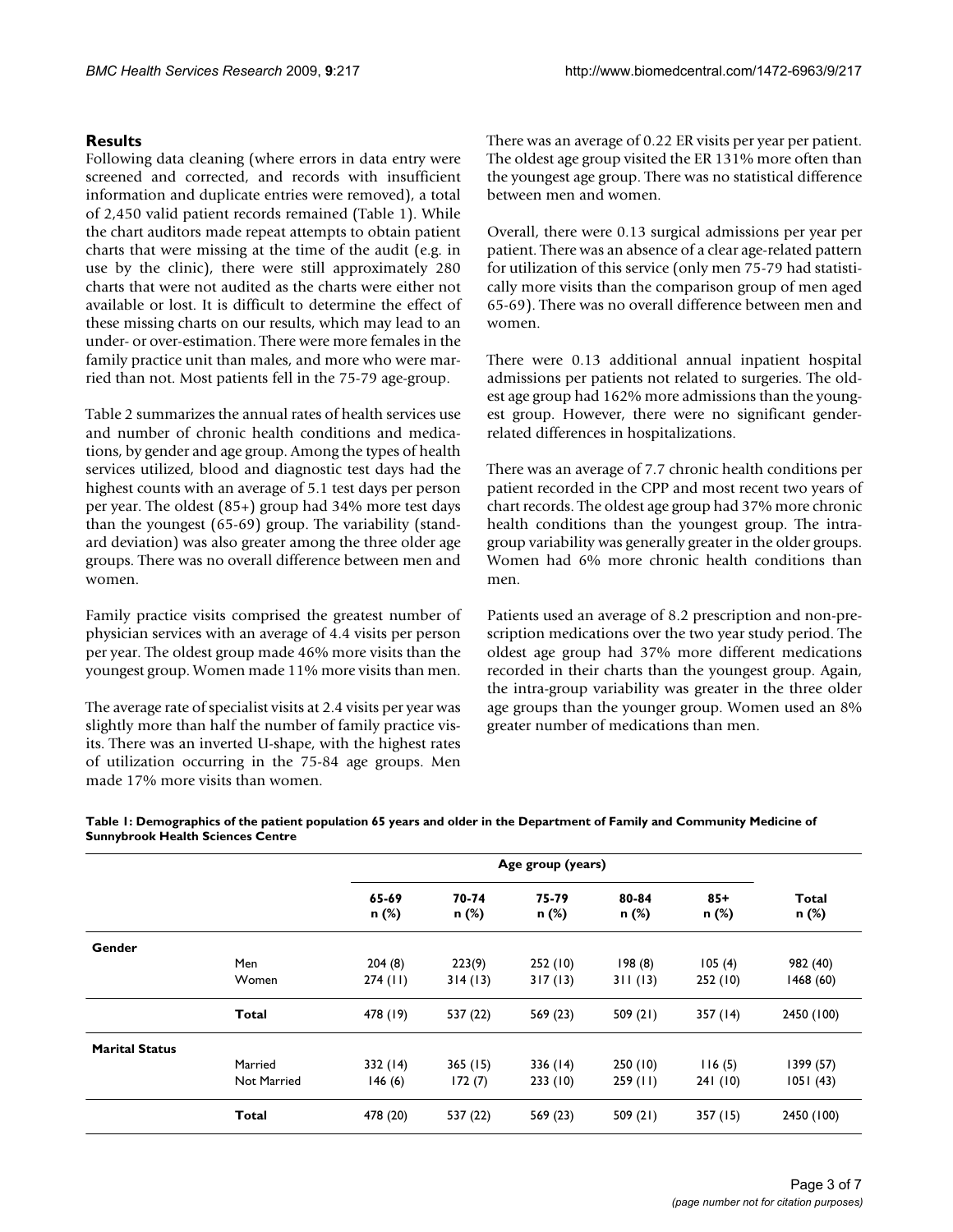| Overall<br>$85+$           |
|----------------------------|
|                            |
| 5.2<br>4.4                 |
| 4.5<br>$\overline{4}$      |
| 3.1<br>$\overline{3}$      |
| 2.1<br>2.4                 |
| 1.5<br>1.5                 |
| 2.3<br>2.5                 |
| 0.32<br>0.22               |
| $\mathbf 0$<br>0           |
| 0.47<br>0.56               |
| 5.7<br>5.1                 |
| 4.5<br>4                   |
| 4.7<br>4.5                 |
| 0.13<br>0.11               |
| 0                          |
| 0.35<br>0.3                |
| 0.19<br>0.13               |
| $\mathbf 0$<br>0           |
| 0.32<br>0.4                |
| 8.7<br>7.7                 |
| 7                          |
| 4.6<br>4.1                 |
|                            |
| 9.1<br>8.2                 |
| 8<br>$\overline{7}$<br>5.1 |
| 0<br>8                     |

**Table 2: Annual rates of health services utilization, and number of chronic health conditions and medications listed in patient charts during 2-year period ending August 31, 2006.**

\*differences between genders at P < 0.05 †, ‡ differences between a particular age group and the 65-69 group within a gender group at P < 0.05 and P < 0.001 levels, respectively.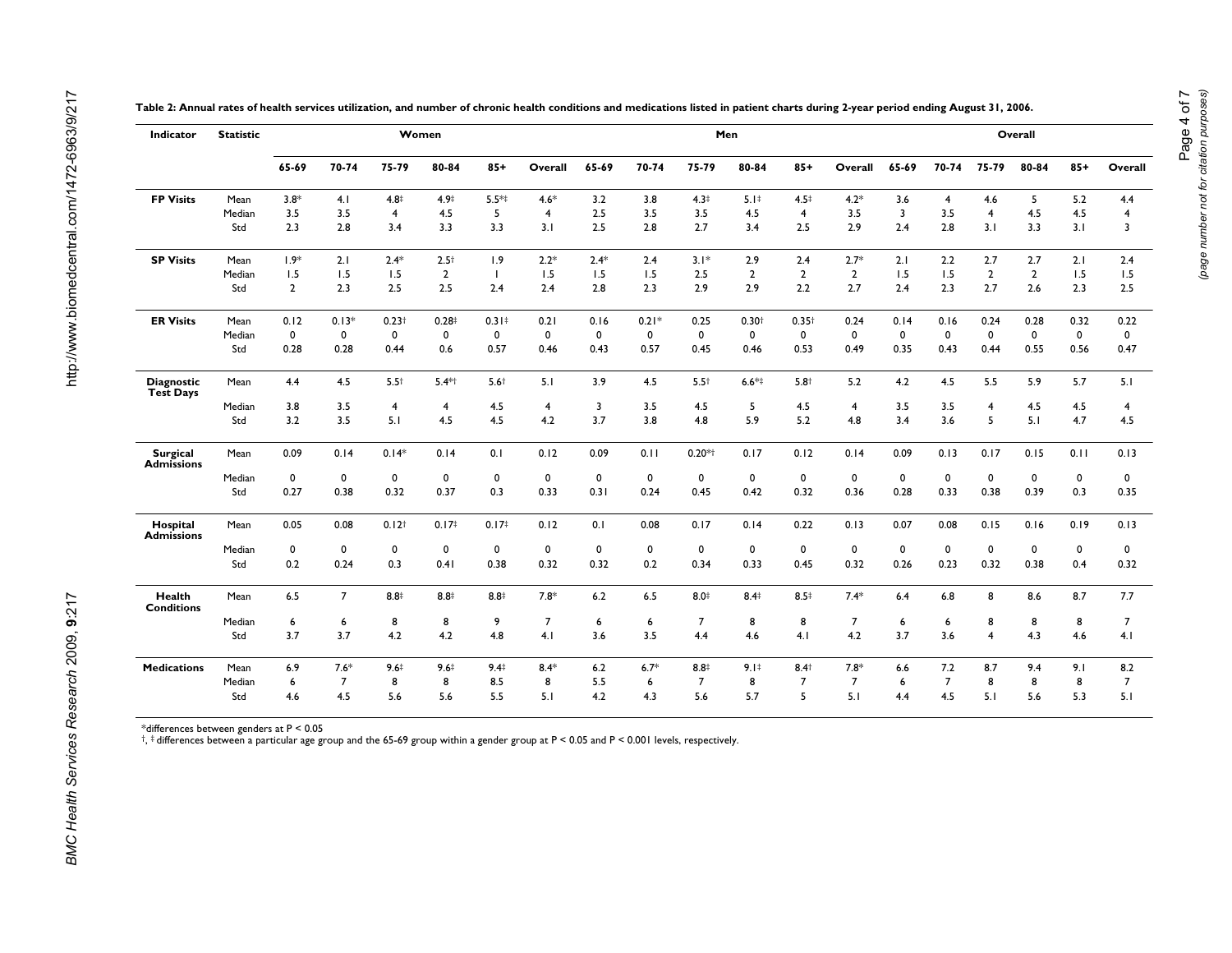#### **Discussion**

Significant differences between the oldest and youngest age groups were observed for FP visits, ER visits, inpatient hospital admissions, test days, and number of chronic health conditions and medications from the patients' CPP. The other indicators, specialist visits and surgeries, did not show age-related differences. Our findings also show that variability within age groups increases with age but decreases in the oldest (85+) group. With regards to gender, women make more FP visits, have more chronic health conditions, and take a greater number of medications, but visit specialists less frequently than men.

#### *Strengths and Limitations Of This Study*

The strengths of this study consist in its detailed analysis of individual data in a family practice setting as well as close examination in age differences in late life course. By analyzing patterns across narrowly-defined age groups, our results have shown that not only does the number of chronic health conditions differ among age groups, but that there is variation *within* age groups as well. A further strength of this study is the lack of potential for sampling bias, as this was a comprehensive chart review of all patients 65 years and older in the clinic.

This study faces the same limitations of any study that relies on chart audit in that the thoroughness of chart documentation may vary considerably among the clinicians, and thus the potential for missing information both in the charting process and the auditing process. In particular, reports for services performed outside of the family practice, or visits to other primary care clinics, may never make their way back to the patient chart. These considerations lead us to believe that our observed measurements are underestimates of the true values.

Another potential limitation to the generalizability of our results relates to the high socioeconomic demographic of the study population in a research based primary care practice due to the location of the clinic in a highly educated and high SES Toronto neighborhood. However, in a province with a highly socialized medical sector, this characteristic may play less of a role. The maximum difference in visit rates between seniors of different income quintiles is 12% for Ontario seniors [14]. Moreover, it has been shown that research in research active primary care practices are generalizable to those that do not participate in research [15]. Our study population also did not include elderly moving on to extended care facilities (such as nursing homes) and may have severe functional limitations. While this is an important outcome to consider, this data is not reliably available from the chart. This further limits the generalizability of our study as our study only includes ambulatory patients living at home and visiting the HSO.

#### *Interpretation*

Our results generally support a theme of increasing utilization among a proportion of patients with advancing age, reflecting more diverse health care needs with age. This is consistent with population based data indicating similar patterns in the province of Ontario [14,16,17]. In previous studies, age has been associated with higher levels of health service utilization [12]. However, in a study specific to individuals over 75 years old, age was not significantly associated with healthcare utilization [13]. Our result is consistent with both pictures; we used a younger age group (65-69) as our baseline and we too observed leveling or declining use with our oldest group. Potential explanations for the declining use of physician services among the oldest adults include institutional substitution, informal substitution, losing a longstanding physician, developing stabilized regimens, the patient giving up, or the doctor giving up [18]. A more likely explanation could be that those people surviving into the oldest age group were healthier and thus more likely to have been low users of health care services to begin with. This is further supported by our results pertaining to variability within age groups.

Heterogeneity or variability within an age group has been shown to increase with age in a variety of fields [19]. This study adds further evidence from a primary care practice that health service utilization, medication use, and chronic health conditions follow this trend. Previous studies have found that most contacts of high users of health care are for treatment and follow-up of chronic diseases. High users have also reported significantly more medical conditions of all types and perceived themselves to have poorer health status [20,21]. Our results showed that there was generally either a leveling off or a decrease in both mean utilization rates and standard deviation of the 85+ age group from the 80-84 age group.

The average life expectancy in Canada is 84 for women and 82 for men,[1] and as health care utilization often peaks near the end of life [10], it could be expected that the 80-84 group would have higher mean utilization and greater variability than the oldest group. The relative health of the oldest group has been explained by aging theories pertaining to resilience [22]. aging trajectories [23,24], and profiles of 'survivors, escapers, and delayers'[25], which all describe how morbidity in the late life course can follow different patterns.

Our gender-related results showing that women make more FP visits, have more chronic health conditions, take more medications, but make fewer visits to specialists are broadly consistent with previous studies. Women have been previously shown to use more primary care and diagnostic services than men [6,7,11-13], and those after age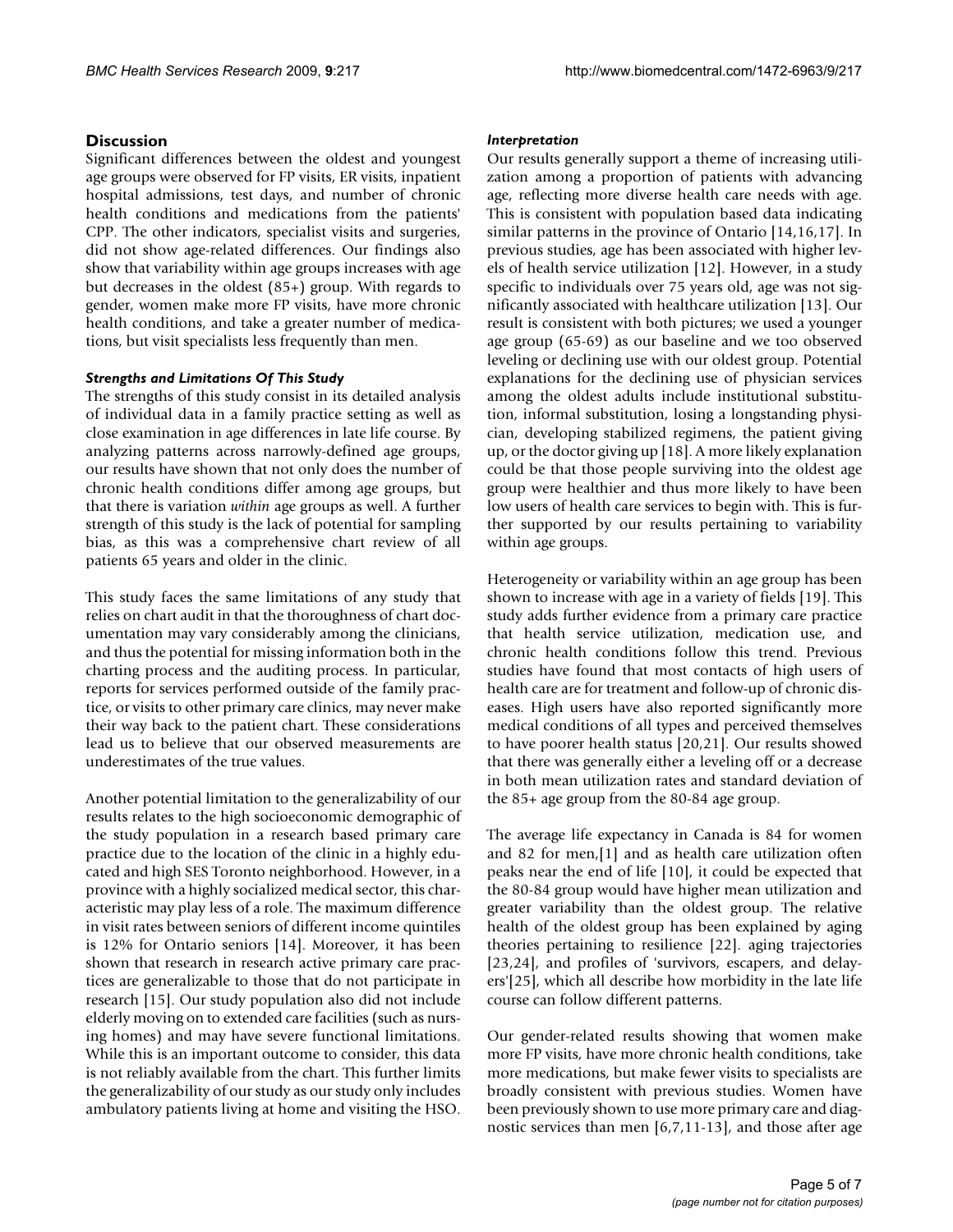75 have a greater number of chronic conditions than men [7,22,25]. The trends for other medical services, such as specialist usage, emergency room visits, hospitalizations, and surgeries have been mixed, with some results showing that men had greater utilization [7,8], and some showing no differences [6,11,12].

Our findings could be interpreted to support a hypothesis about gender and healthcare that on average, men delay prevention and maintenance services which could result in greater need for downstream treatment [26] but that the trends and underlying explanations are not entirely clear and may need periodic revisiting [7,9]. It also could represent a gender bias in access to specialized health services, and could be part of a troubling gender equity bias in Ontario [27-29].

#### *Implications*

The major policy implication arising from our observations is a forthcoming increase in the demand for primary care and ER services relative to specialist consultants and surgeons. While a shortage of physicians is anticipated in all fields, primary care should be considered a priority for expansion of post-graduate training programs.

Secondly, clinical strategies for seniors must be re-evaluated. While studies including ours have found that the number of chronic health conditions is higher among older adults, the length of time of physician visits has not been found to be significantly different from middle-aged adults [30]. The higher numbers of chronic health conditions also mean that following disease-specific guidelines might not only be impractically time consuming [3], but also lead to unwanted side-effects [4]. While targeted disease-management programs for conditions such as diabetes and heart disease are still required, future improvements to primary care practice should take the patient-centered approach, which focus on prevention, health promotion, and individual needs of older patients who vary on the wellness-illness continuum. An interprofessional team-based method of multiple chronic disease management in this patient population may be a more optimal approach, as individuals in the highest quartile of events are poorly served by episodic care, short visit times, and strategies of managing complexity that yield more utilization. Also, multiple chronic illnesses requires patients and care-givers to navigate among many different health care professionals, where barriers to the transmission of health information and differences of focus in the plan of care among health care professionals may occur. To that end, the IMPACT clinic (Interprofessional Model of Practice for Aging & Complex Treatments) was started in the Family Practice Unit at Sunnybrook Health Sciences Centre to evaluate effectiveness and feasibility of a team based approach to chronic disease management [5]. Further,

this points to a stronger role for medical schools and other health professional training programs in developing a diverse skill set in prevention and treatment of complex health profiles and dispelling prejudices about the latter part of the life course. These efforts could have downstream benefits in reducing the need for scarce and costly treatments and increase the prevalence of 'delayers' and 'escapers', or in other terms, rectangularize the morbidity curve.

### **Conclusion**

In conclusion, with the exception of the oldest age group, we found higher utilization and greater intra-group variability with advancing age. This study should inform the development of benchmark indicators, but further work is needed to build on the data we present. It remains a priority for further investigation whether greater utilization of services and medications is linked to better outcomes in morbidity, mortality, and quality of life for patients. Finally, there is the need to create and evaluate innovative models of care of multiple chronic conditions in the late life course.

### **Competing interests**

The authors declare that they have no competing interests.

#### **Authors' contributions**

KV led the statistical analysis the data, participated in the literature review, drafted the first version of the manuscript, and contributed to subsequent revisions. JXN participated in the design of the study, coordinated the data collection process, assisted with the literature review, participated in the data analysis, and contributed to the drafting and revising of the manuscript. LW participated in the design of the study, assisted with the literature review, participated in the data analysis, and contributed to the drafting and revising of the manuscript. CST participated in the design of the study, participated in the data analysis, and contributed to the drafting and revising of the manuscript. RM participated in the design of the study, participated in the data analysis, and contributed to the drafting and revising of the manuscript. REGU conceived the idea for the study, participated in study design, contributed to the data analysis and to the drafting and revising of the manuscript, and will act as study guarantor. All authors have read and approved the final manuscript.

#### **Acknowledgements**

The study team gratefully acknowledge financial assistance received from the physicians of Ontario through The P.S.I. Foundation and from Health-ForceOntario (a joint initiative of the Ontario Ministry of Health and Long-Term Care and the Ontario Ministry of Training, Colleges and Universities). We extend thanks to Mavis Leong and Allan Kostyniuk for their help with the chart audit, to Shari Gruman for formatting the paper, and to the IMPACT team for contributing to the development of our collaborative model of care for complex elderly patients. Ross Upshur is supported by